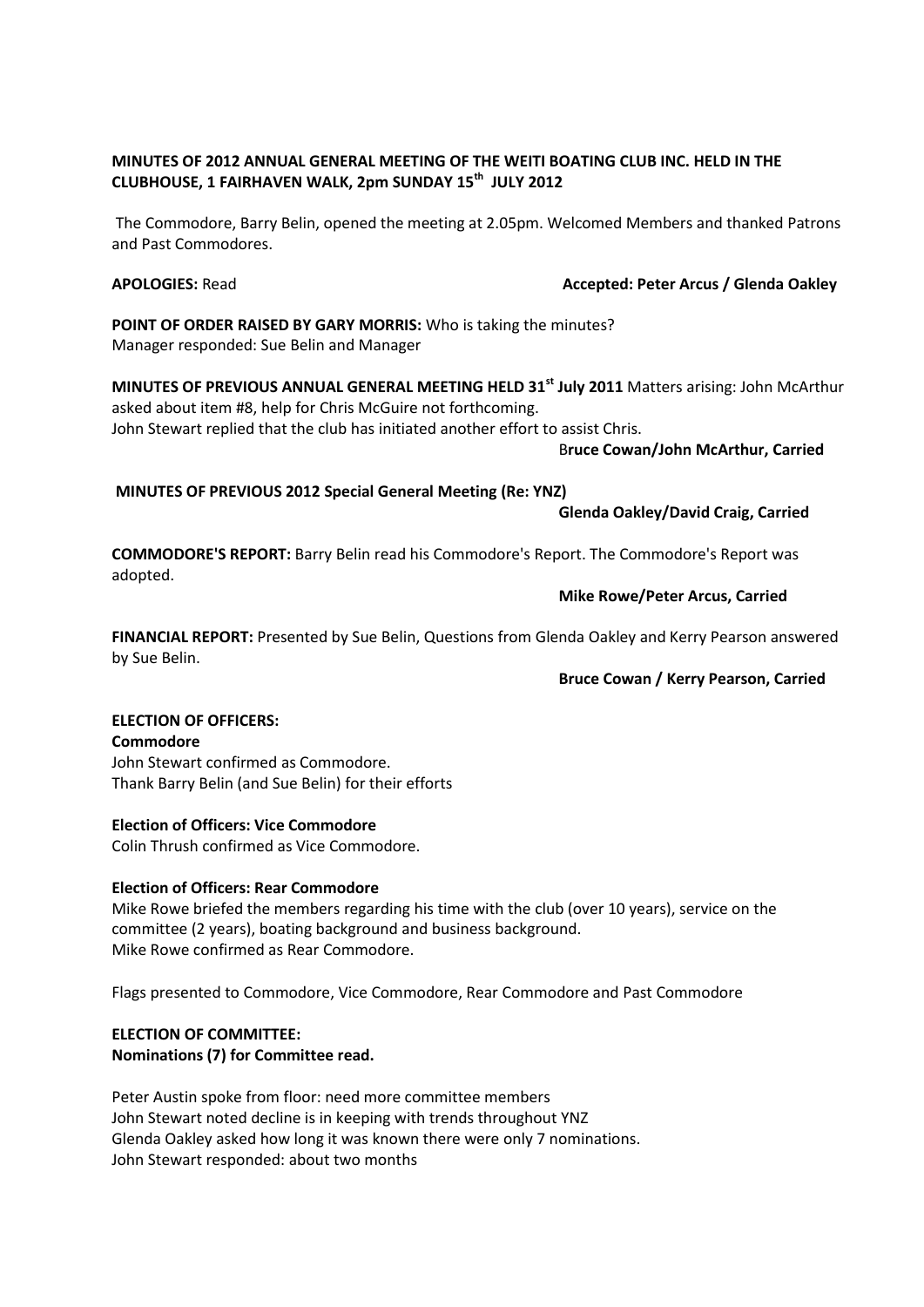David Craig said nomination forms were not sent out to all members **Grant Lasenby nominated David Craig** Second by Evelyn Tate

**Tracy Williams nominated Jevon Sturley** Second by Glenda Oakley

**Craig Mountjoy nominated Gary Marshall** Second by Garry Morris

**Kerry Pearson nominated Garry Morris** Second by Peter Arcus

**Kerry Davies nominated Neil Hanson** Second by Barry Belin

**Gary Morris nominated Mike Parker** Second by John McArthur

**The meeting was recessed for a medical event at 2.40pm. The meeting was reconvened at 3.10pm.**

**No additional nominations made. Proposed additional nominations be accepted: Glenda Oakley** Seconded: Kath Peat

#### **Vote to elect all nominated committee members: unanimous**

**PATRON:** G. Hopper B (absent) approved nomination, it would be his pleasure to accept the role of Patron again. Dr Angus Johnston, Vice Patron. **Unanimous, carried**

**Auditor: C M de Jongh Bruce Cowan proposed.** Garry Morris seconded.

**Solicitor:** Hugh Kettlewell retired. John Stewart to research and confirm new Solicitor

## **GENERAL BUSINESS:**

#### **Additional Items:**

Glenda Oakley questioned the validity of manager being present because he is not a member. Kerry Pearson asked if the manager could leave the meeting. John Stewart confirmed the manager must leave the meeting.

Geoff Hammond thanked Colin, Mike and team for all the work on the remits re the constitution.

Lesley Gager - Feels threatened by statements made in working bee notices about must get down to the club and be that at x time. Some members are pensioners or have mobility problems and can't always help and working bees - "Used to be a friendly club".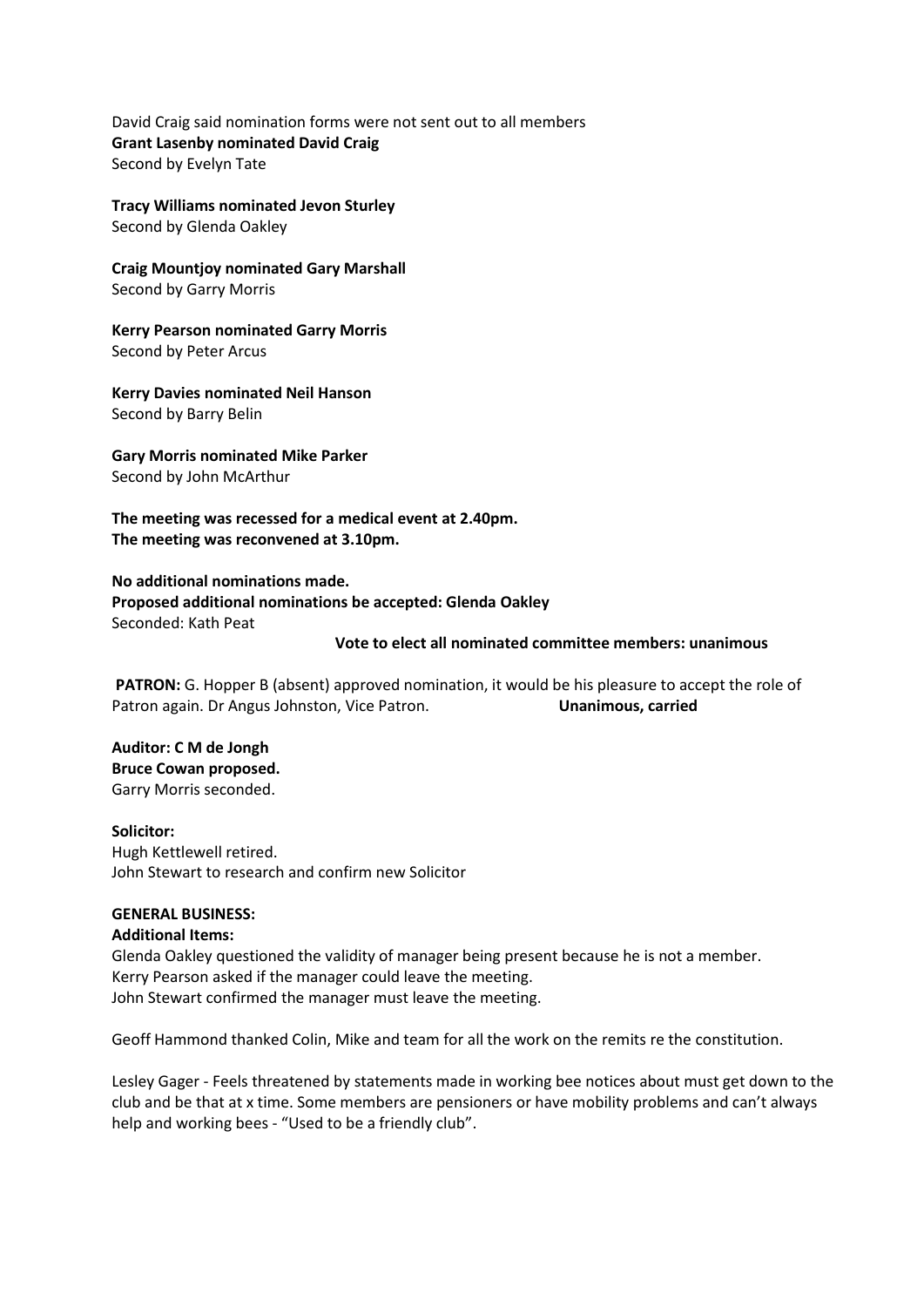Kerry Pearson moved motion the "members can opt to have their newsletters sent by post, or both by post and electronically and should be bi monthly" seconded Murray Brighouse. Carried

Kerry Pearson asked who the current club solicitor was as previous club solicitor was retiring – John Stewart to take to general committee to appoint.

Kerry Pearson asked the Chair as to effectiveness of the role of the Club Manager and what it has achieved. He questioned how the assets were being maintained and impact on the yard and haul outs. Kerry Pearson asked what the job description of the club manager was. Garry Morris read out the advertisement for the club manager that was in the local paper. Glenda Hughes has a copy of the job description and Sue Belin offered to read out to the meeting – offer was declined.

John MacArthur said he felt unease at the club.

Barry Belin – Said that one of the reasons the club manager position was established was that work load that Chris MacGuire had as Commodore was daunting that the committee couldn't attract a rear commodore. He also said that the role Pauline Kilsby had in the club was essentially a club manager and that those that followed hadn't been at that level.

John Simonds – Said as a new member he found Geoff very helpful especially finding him a suitable mooring.

Graeme Salmond – Spoke of support for Club Manager position especially with the regulatory environment the club was now, and which would only increase. Club needed person capable of managing that to secure long term future.

Peter Austin – Said flag officers should shoulder the responsibility. They should be able to formulate plans and manage the resource issues.

George Deeb – Spoke in support of club manager's position to assist the commodore and committee to meet our requirements of compliance.

Ian Salmond – Said the club had non-notified spot checks by ACC and it was the skills of the current club manager that was able to get it sorted. If it hadn't been for his actions the hard stand would have been closed down.

It was suggested that more members need to be involved in haul out operations and that the administrative requirements of the club was much higher than in the past.

David Craig – Said he was aware of a club with similar membership where role was covered by honorary positions.

Mr Plummer – Job description should be broadened to include fundraising.

Sue Belin – On of the main purposes behind establishing a club manager's position was the flag officers at time identified a need for a higher level of competency was needed to manage the club affairs than what we had had in the past. The flag officers at that time were having to micro manage the staff to fill in the gaps or redo work of paid employees.

Ian Salmon – Expressed his gratitude to the committee and club should abide by their decisions. Also that the flag officers have the support of the meeting.